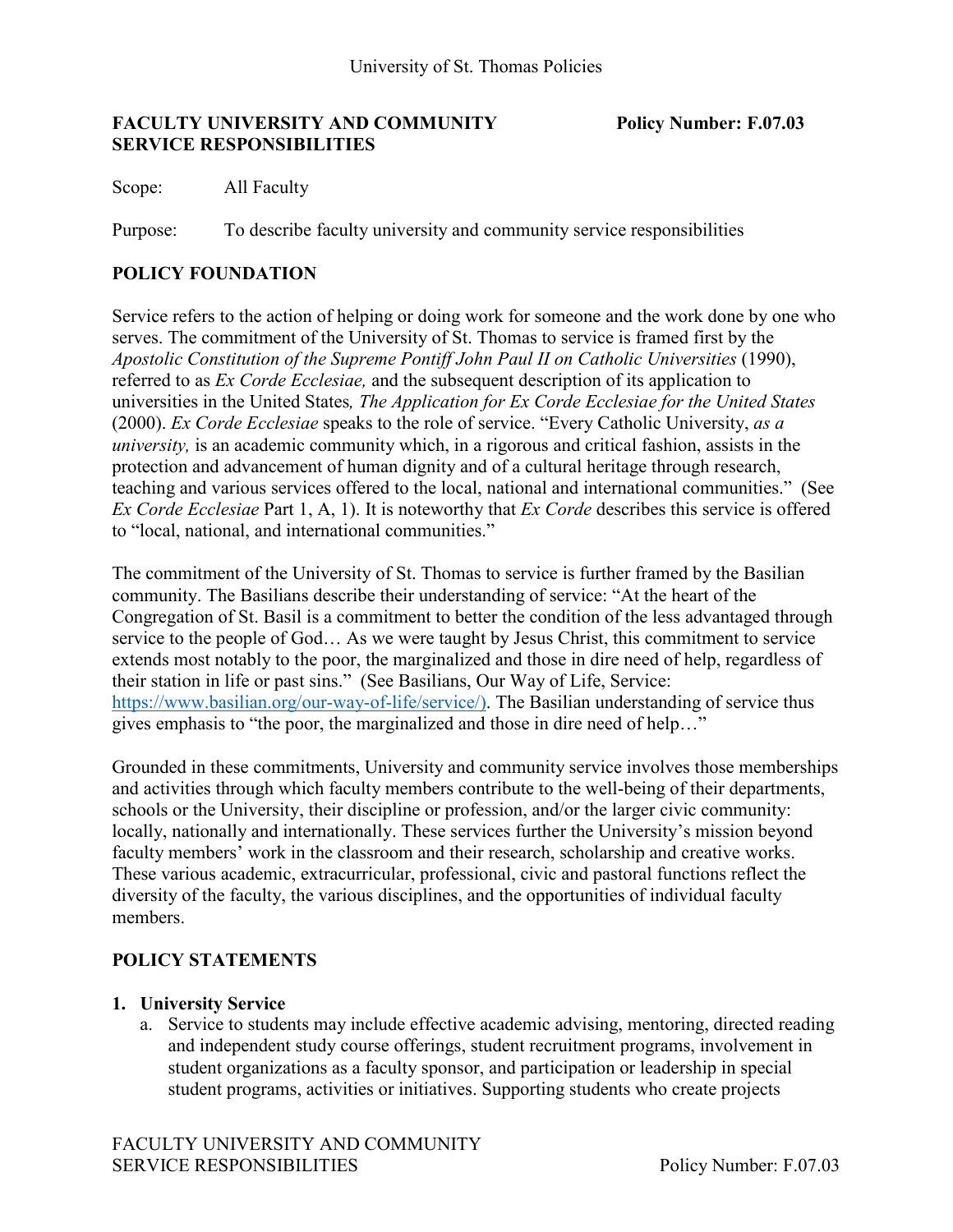uniquely reflective of the University's service commitments warrants particular attention and investment of the faculty.

- b. Service to faculty colleagues may include faculty peer mentoring, collaboration with faculty colleagues in shared service projects within the University community, and representation of the University in various University programs. All members of the faculty participate in the religious, academic and social functions of the commencement exercises of the University and other campus-wide special programs for all faculty.
- c. Service to University Shared Insights may include participation on University committees and task forces, leadership in University committees and task forces, and active engagement in the Shared Insights activities and decision processes of the University (See Shared Insights G.00.00). In these roles, the faculty member represents the interests of the faculty community in the process of sharing the policy development and implementation of the University through Shared Insights. Leadership and administrative Shared Insights roles are recognized by the University community as ones of significant import. All faculty are responsible for playing a role in this service in some capacity.
- d. Service in pursuit of the University's mission includes any activities, initiatives, or contributions shaped by the core values of the Basilian Fathers: goodness, discipline and knowledge, manifested by "fostering engagement in a diverse, collaborative community." These activities may be pastoral in character or expressions of the "Catholic intellectual tradition and the dialogue between faith and reason." (See University of St. Thomas Mission and Vision:<https://www.stthom.edu/About/Mission-and-Vision.aqf> ).
- e. Service shaped by individual discipline contributions to the University include activities that make discipline-specific expertise available to the larger academic community.

# **2. Community Service**

- a. Service to one's discipline at the local, regional, national or international level may include membership and/or leadership roles in professional organizations, contributions in discipline workshops or conferences or other continuing education programs, certification in an area of expertise, and providing consultation to discipline peers.
- b. Service to one's civic community may include participation or leadership in a community organization, providing discipline-specific contributions or leadership with lectures, publications or other creative contributions on a topic specific to one's expertise and creating initiatives in the civic community that express the mission of the University. Service in the civic community is shaped by the Basilian community's understanding of service and extends the mission of the University to the larger civic community. This service may be local, regional, national or international in scope and impact and may be created through a partnership with churches and church-sponsored programs and projects.

**APPROVED:Board of Directors Date of Original Formation: 09/01/2010 Revision Number: 1**